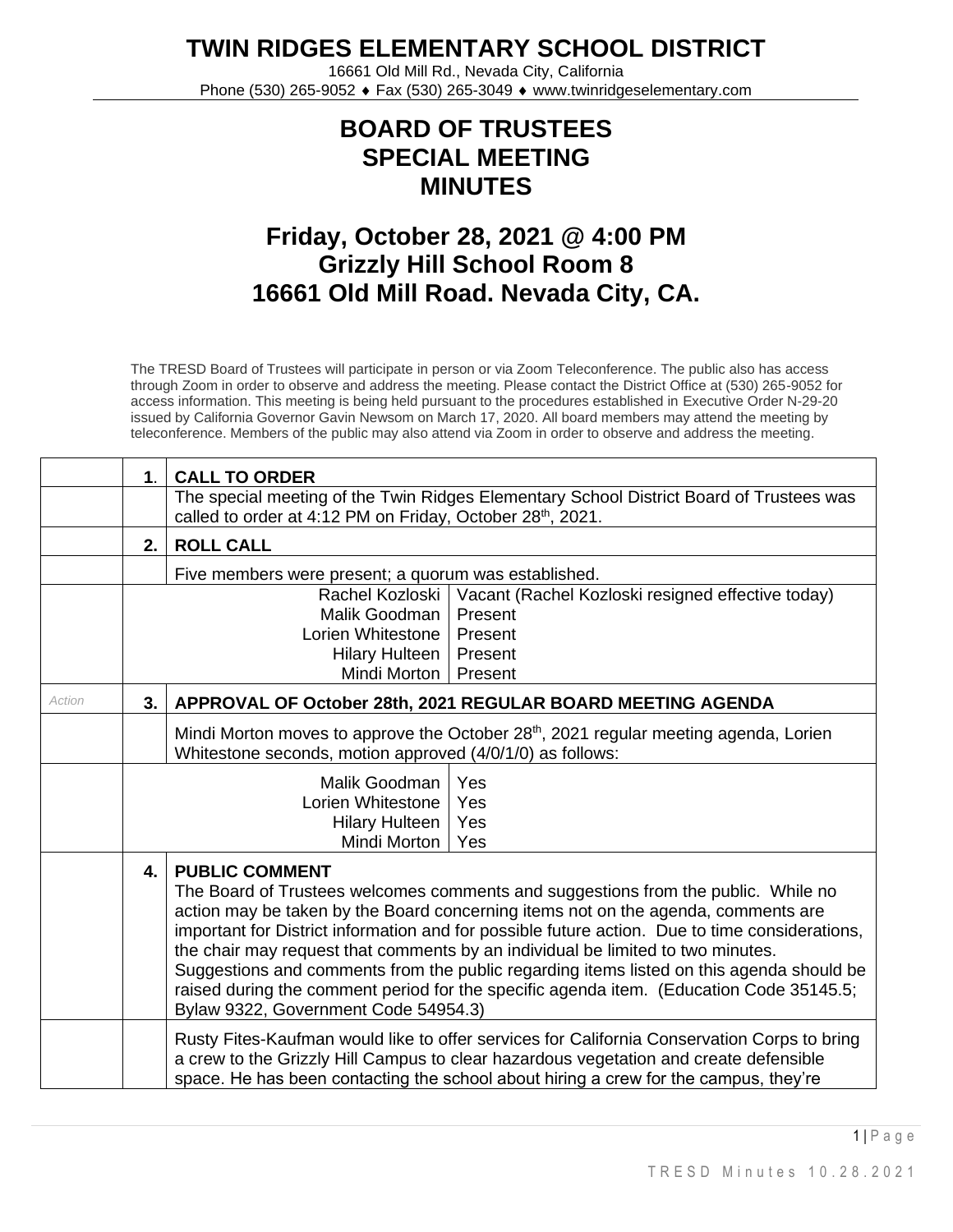|                                         |      | currently booked out, but he would like to offer a crew to Grizzly Hill School for the<br>upcoming year.                                                                                                                                                                                |                                                                                                                                                                                                                                                                                                                                                                                                                                                                                                                                                      |  |  |  |  |
|-----------------------------------------|------|-----------------------------------------------------------------------------------------------------------------------------------------------------------------------------------------------------------------------------------------------------------------------------------------|------------------------------------------------------------------------------------------------------------------------------------------------------------------------------------------------------------------------------------------------------------------------------------------------------------------------------------------------------------------------------------------------------------------------------------------------------------------------------------------------------------------------------------------------------|--|--|--|--|
| Action                                  | 5.1  | <b>CONSENT ITEMS</b> These items are expected to be routine and non-controversial. The<br>Board will act upon them at one time without discussion. Any Board member, staff member<br>or interested party may request that an item be removed from the consent agenda for<br>discussion. |                                                                                                                                                                                                                                                                                                                                                                                                                                                                                                                                                      |  |  |  |  |
|                                         | A. I |                                                                                                                                                                                                                                                                                         | Approval of the September 14 <sup>th</sup> Regular Board Meeting Minutes.                                                                                                                                                                                                                                                                                                                                                                                                                                                                            |  |  |  |  |
|                                         | В.   |                                                                                                                                                                                                                                                                                         | Approval of the September 14 <sup>th</sup> Special Board Meeting Minutes.                                                                                                                                                                                                                                                                                                                                                                                                                                                                            |  |  |  |  |
|                                         | C.   |                                                                                                                                                                                                                                                                                         | Approval of the September 2021 Warrants.                                                                                                                                                                                                                                                                                                                                                                                                                                                                                                             |  |  |  |  |
|                                         |      |                                                                                                                                                                                                                                                                                         | Mindi moved to approve Consent Items 5A, 5B, and 5C as presented with the following<br>changes: item 5C changes from June warrants to July 2021 warrants. Lorien seconded,<br>motion carries (4/0/0/0) as follows:                                                                                                                                                                                                                                                                                                                                   |  |  |  |  |
|                                         |      |                                                                                                                                                                                                                                                                                         | Yes<br>Malik Goodman<br>Lorien Whitestone<br>Yes<br><b>Hilary Hulteen</b><br>Yes<br>Mindi Morton<br>Yes                                                                                                                                                                                                                                                                                                                                                                                                                                              |  |  |  |  |
|                                         | 6.   |                                                                                                                                                                                                                                                                                         | <b>REPORTS</b>                                                                                                                                                                                                                                                                                                                                                                                                                                                                                                                                       |  |  |  |  |
|                                         |      | А.                                                                                                                                                                                                                                                                                      | Family Resource Center Report-Diana Pasquini                                                                                                                                                                                                                                                                                                                                                                                                                                                                                                         |  |  |  |  |
|                                         |      |                                                                                                                                                                                                                                                                                         | Diana Pasquini is not present, no FRC report.                                                                                                                                                                                                                                                                                                                                                                                                                                                                                                        |  |  |  |  |
|                                         |      | В.                                                                                                                                                                                                                                                                                      | Washington School Report- Adam Pearcy/Melissa Madigan                                                                                                                                                                                                                                                                                                                                                                                                                                                                                                |  |  |  |  |
|                                         |      |                                                                                                                                                                                                                                                                                         | Melissa Madigan reported Rachel Kozloski submitted her official letter of resignation<br>from the board of trustees at Twin Ridges Elementary School District. Rachel<br>Kozloski also wanted to say that the fire alarm is not working and should be fixed.<br>Our 2/3 grade teacher, Sierra Clemens, had her students write letters to the students<br>at Washington School. This communication is important to strengthening the<br>relationship between our schools and the students can look forward to having pen<br>pals throughout the year. |  |  |  |  |
|                                         |      | С.                                                                                                                                                                                                                                                                                      | <b>Oak Tree Preschool Report-Pam Langley/Melissa Madigan</b>                                                                                                                                                                                                                                                                                                                                                                                                                                                                                         |  |  |  |  |
|                                         |      |                                                                                                                                                                                                                                                                                         | The Halloween party will be held tomorrow at campus and is open to the FRC<br>playgroup as well. They'll have a combined group with these students. The board<br>would like to know if they have permission from parents to post photos from this event<br>on the website.                                                                                                                                                                                                                                                                           |  |  |  |  |
| <b>Board Report-Malik Goodman</b><br>D. |      |                                                                                                                                                                                                                                                                                         |                                                                                                                                                                                                                                                                                                                                                                                                                                                                                                                                                      |  |  |  |  |
|                                         |      |                                                                                                                                                                                                                                                                                         | The Remind message sent out about the bus having mechanical difficulties has<br>received criticism from some parents for the language being too vague. The board<br>would like information sent during these all calls to be as specific as possible to avoid<br>any confusion.                                                                                                                                                                                                                                                                      |  |  |  |  |
|                                         |      | Е.                                                                                                                                                                                                                                                                                      | <b>SIG Fire Report-</b> Melissa Madigan                                                                                                                                                                                                                                                                                                                                                                                                                                                                                                              |  |  |  |  |
|                                         |      |                                                                                                                                                                                                                                                                                         | Schools Insurance Group did a fire hazard/risk assessment of our school campuses.<br>Melissa handed out the final report with their findings. We will use this report to<br>address the issues that are presented.                                                                                                                                                                                                                                                                                                                                   |  |  |  |  |
|                                         | 7.   |                                                                                                                                                                                                                                                                                         | <b>DISCUSSION/ACTION ITEMS</b>                                                                                                                                                                                                                                                                                                                                                                                                                                                                                                                       |  |  |  |  |
| Discussion/Action                       |      | A. I                                                                                                                                                                                                                                                                                    | <b>Dream a Difference-</b> Melissa Madigan                                                                                                                                                                                                                                                                                                                                                                                                                                                                                                           |  |  |  |  |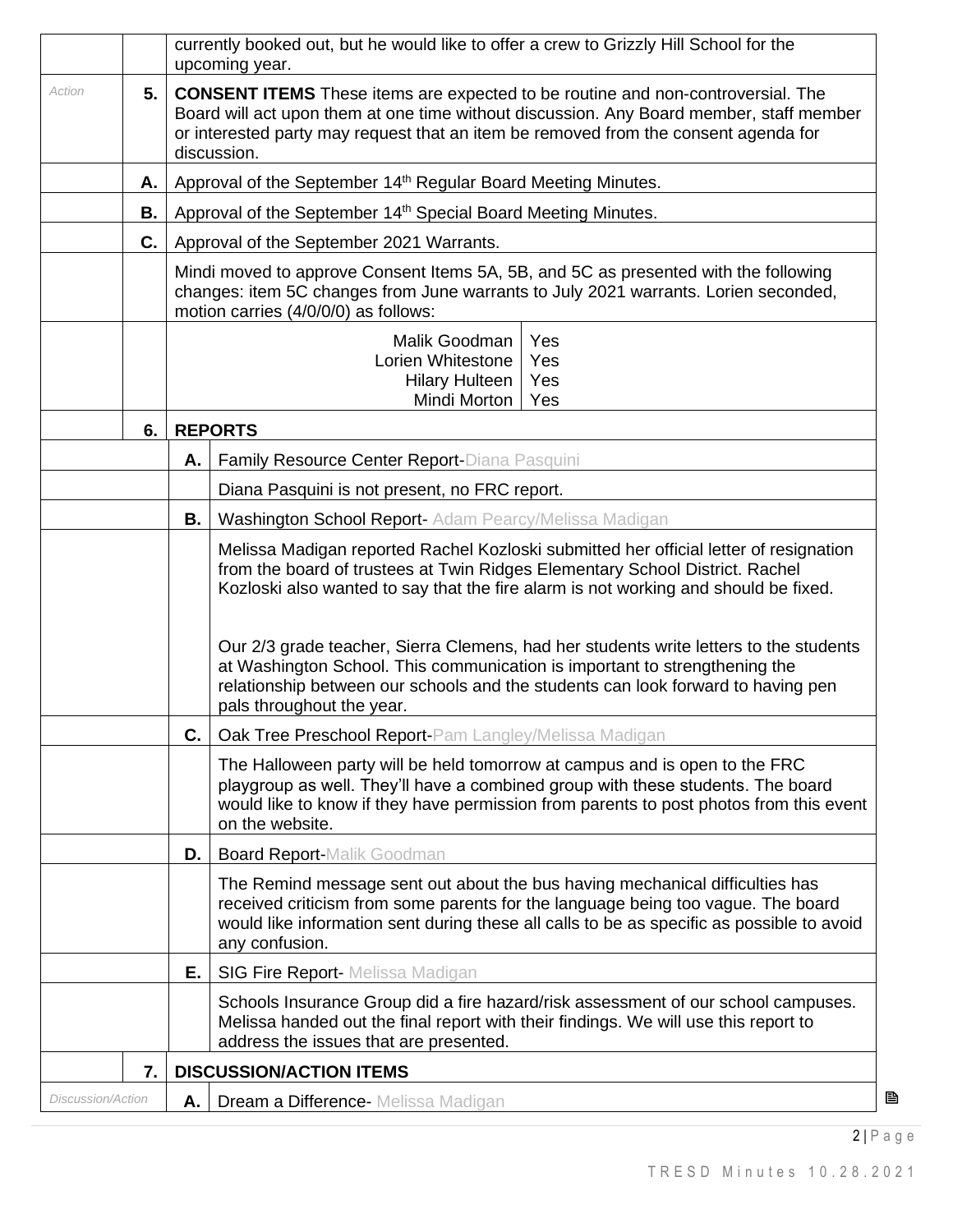|                          |    | Dream a Difference is an international organization run through Nevada County Arts<br>Council. This began in 2016 as a poetry project connecting small schools in the<br>United kingdom with others in Jordan, Palestine, Malaysia, Zimbabwe. During 2017<br>Nevada County Arts Council piloted the program with the United States. They will<br>coach children at Washington School and Grizzly Hill in poetry. Students will be a part<br>of an emerging global community of young people sharing their own experiences<br>through poetry. Our partner city is likely in Greece this year. They've worked with<br>Washington School in the past. At the end of this there will be a video of<br>Washington/grizzly hill students reciting their poetry. They'll video conference with the<br>students in greee to share their poetry. Students are offered the opportunity to recite<br>their poems at the Sierra Poetry Festival during National Poetry Month. |
|--------------------------|----|-------------------------------------------------------------------------------------------------------------------------------------------------------------------------------------------------------------------------------------------------------------------------------------------------------------------------------------------------------------------------------------------------------------------------------------------------------------------------------------------------------------------------------------------------------------------------------------------------------------------------------------------------------------------------------------------------------------------------------------------------------------------------------------------------------------------------------------------------------------------------------------------------------------------------------------------------------------------|
| <b>Discussion/Action</b> | В. | <b>Comfort Plumbing Washington School Sink Proposal - Ed Acosta</b>                                                                                                                                                                                                                                                                                                                                                                                                                                                                                                                                                                                                                                                                                                                                                                                                                                                                                               |
|                          |    | The sink at Washington School needs to be repaired in order to keep food service<br>going. This is done per environmental health regulations. Erin Riley, the cafeteria<br>manager, is in charge of this proposal. The total estimate is \$9300.<br>Mindi Morton makes a motion that we approve the Comfort Plumbing Washington<br>School Sink Proposal of \$9,300. Lorien Whitestone seconds, motion carries (3/0/0/1).                                                                                                                                                                                                                                                                                                                                                                                                                                                                                                                                          |
|                          |    | Malik Goodman<br>Abstain                                                                                                                                                                                                                                                                                                                                                                                                                                                                                                                                                                                                                                                                                                                                                                                                                                                                                                                                          |
|                          |    | Yes<br>Lorien Whitestone                                                                                                                                                                                                                                                                                                                                                                                                                                                                                                                                                                                                                                                                                                                                                                                                                                                                                                                                          |
|                          |    | Yes<br><b>Hilary Hulteen</b><br>Mindi Morton<br>Yes                                                                                                                                                                                                                                                                                                                                                                                                                                                                                                                                                                                                                                                                                                                                                                                                                                                                                                               |
| Discussion/Action        | C. | Resolution #21-09 AB 361 - Melissa Madigan                                                                                                                                                                                                                                                                                                                                                                                                                                                                                                                                                                                                                                                                                                                                                                                                                                                                                                                        |
|                          |    | This resolution is to allow the continuation of Zoom as an option for attending board<br>meetings virtually. The board is not required to adopt this resolution, however if the<br>board determines Zoom is necessary as a result of emergency or immediate health is<br>at risk etc, they can make findings every 30 days to continue holding Zoom meetings<br>as an option. Mindi Morton makes a motion we approve Resolution 21-09 AB 261.<br>Hilary Hulteen seconds, motion carries (4/0/0/0) as follows:                                                                                                                                                                                                                                                                                                                                                                                                                                                     |
|                          |    | Malik Goodman<br>Yes<br>Lorien Whitestone<br>Yes<br><b>Hilary Hulteen</b><br>Yes<br>Mindi Morton<br>Yes                                                                                                                                                                                                                                                                                                                                                                                                                                                                                                                                                                                                                                                                                                                                                                                                                                                           |
| <i>Discussion/Action</i> | D. | Halloween-Lorien Whitestone                                                                                                                                                                                                                                                                                                                                                                                                                                                                                                                                                                                                                                                                                                                                                                                                                                                                                                                                       |
|                          |    | Lorien Whitestone would like Halloween to be added to the agenda next year during<br>the month of August, so we have time to plan events for the Halloween holiday. Mindi<br>Morton suggests that we invite Camptonville School. Freya Johnson will put<br>Halloween on the August 2022 agenda.                                                                                                                                                                                                                                                                                                                                                                                                                                                                                                                                                                                                                                                                   |
| Discussion/Action        | Е. | New Hires/Resignation (Classified)-Melissa Madigan                                                                                                                                                                                                                                                                                                                                                                                                                                                                                                                                                                                                                                                                                                                                                                                                                                                                                                                |
| <b>Discussion/Action</b> |    | i.<br>Kacy Toridita: Grizzly Hill School Aide                                                                                                                                                                                                                                                                                                                                                                                                                                                                                                                                                                                                                                                                                                                                                                                                                                                                                                                     |
|                          |    | Kacy Toridita is applying for a classroom aide position at Grizzly Hill School.<br>She previously worked at Shady Creek Outdoor School. Mindi Morton makes a<br>motion we approve Kacy Todirita as a Grizzly Hill School Aide. Hilary Hulteen<br>seconds, motion carries (4/0/0/0) as follows:                                                                                                                                                                                                                                                                                                                                                                                                                                                                                                                                                                                                                                                                    |
|                          |    | Malik Goodman<br>Yes<br>Lorien Whitestone<br>Yes                                                                                                                                                                                                                                                                                                                                                                                                                                                                                                                                                                                                                                                                                                                                                                                                                                                                                                                  |

 $3 | P a g e$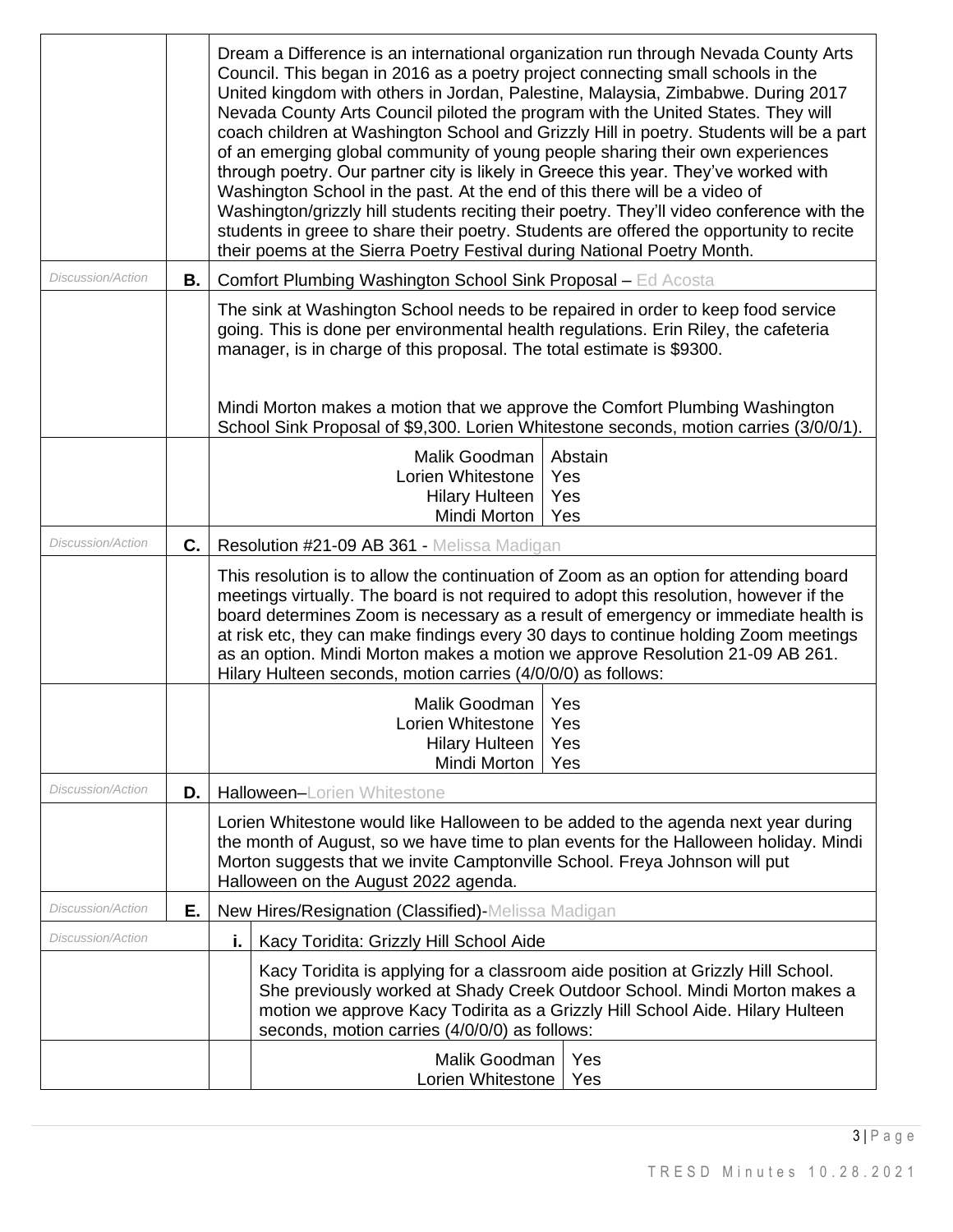|                          |    |      | <b>Hilary Hulteen</b><br>Yes<br>Mindi Morton<br>Yes                                                                                                                                                                                                                                                                                                                             |
|--------------------------|----|------|---------------------------------------------------------------------------------------------------------------------------------------------------------------------------------------------------------------------------------------------------------------------------------------------------------------------------------------------------------------------------------|
| <i>Discussion/Action</i> |    | ii.  | Julie Child: Grizzly Hill School Aide                                                                                                                                                                                                                                                                                                                                           |
|                          |    |      | Julie Child is applying for a classroom aide position at Grizzly Hill School. She's<br>a local with previous experience working at Shady Creek Outdoor School. Mindi<br>makes a motion we approve Julie Child as Grizzly Hill School Aide. Hilary<br>Hulteen seconds, motion carries (4/0/0/0) as follows:                                                                      |
|                          |    |      | Malik Goodman<br>Yes<br>Lorien Whitestone<br>Yes<br><b>Hilary Hulteen</b><br>Yes<br>Mindi Morton<br>Yes                                                                                                                                                                                                                                                                         |
| <b>Discussion/Action</b> |    | iii. | Aude Demons: Grizzly Hill School Aide                                                                                                                                                                                                                                                                                                                                           |
|                          |    |      | Aude Demons is applying for a classroom aide position at Grizzly Hill School.<br>She was an online French teacher and is a local in the area. Mindi makes a<br>motion we approve Julie Child as Grizzly Hill School Aide. Lorien Whitestone<br>seconds, motion carries (4/0/0/0) as follows:                                                                                    |
|                          |    |      | Malik Goodman<br>Yes<br>Lorien Whitestone<br>Yes<br><b>Hilary Hulteen</b><br>Yes<br>Mindi Morton<br>Yes                                                                                                                                                                                                                                                                         |
| Discussion/Action        |    | iv.  | Micheal Brewer: Washington School Maintenance II                                                                                                                                                                                                                                                                                                                                |
|                          |    |      | Michael Brewer is applying for Washington School Maintenance II. He's a<br>longtime local who previously worked at The Country Store. Mindi makes a<br>motion we approve Julie Child as Grizzly Hill School Aide. Hilary Hulteen<br>seconds, motion carries (4/0/0/0) as follows:                                                                                               |
|                          |    |      | Malik Goodman<br>Yes<br>Lorien Whitestone<br>Yes<br>Yes<br><b>Hilary Hulteen</b><br>Mindi Morton<br>Yes                                                                                                                                                                                                                                                                         |
| <b>Discussion/Action</b> |    | v.   | Alejandro Rodriguez: Maintenance/Grounds/Custodial (Resignation)                                                                                                                                                                                                                                                                                                                |
|                          |    |      | Alejandro Rodriguez resigned from his maintenance/grounds/custodial position<br>at Grizzly Hill School.                                                                                                                                                                                                                                                                         |
| <b>Discussion/Action</b> | F. |      | Board Vacancy/Decision to Appoint New Board Member or Hold Special Election-<br>Malik Goodman                                                                                                                                                                                                                                                                                   |
|                          |    |      | Rachel Kozloski resigned from her position on the Board of Trustees effective today,<br>October 28 <sup>th</sup> 2021. Flyers will be posted to advertise the position. Candidates will be<br>invited to the November 9 <sup>th</sup> board meeting. Mindi Morton makes a motion to appoint a<br>new board member, Hilary Hulteen seconds, motion carries (4/0/0/0) as follows: |
|                          |    |      | Malik Goodman<br>Yes<br>Lorien Whitestone<br>Yes<br><b>Hilary Hulteen</b><br>Yes<br>Mindi Morton<br>Yes                                                                                                                                                                                                                                                                         |
| Discussion/Action        | G. |      | <b>ESSER 3 Expenditure Plan-Melissa Madigan</b>                                                                                                                                                                                                                                                                                                                                 |
|                          |    |      | The ESSER 3 Expenditure plan is an elementary secondary school emergency relief<br>fund. These funds go through 2025 and can cover things such as HVAC systems and<br>strategies for continuous and safe distant learning. Mindi Morton makes a motion to                                                                                                                       |

 $4 | P a g e$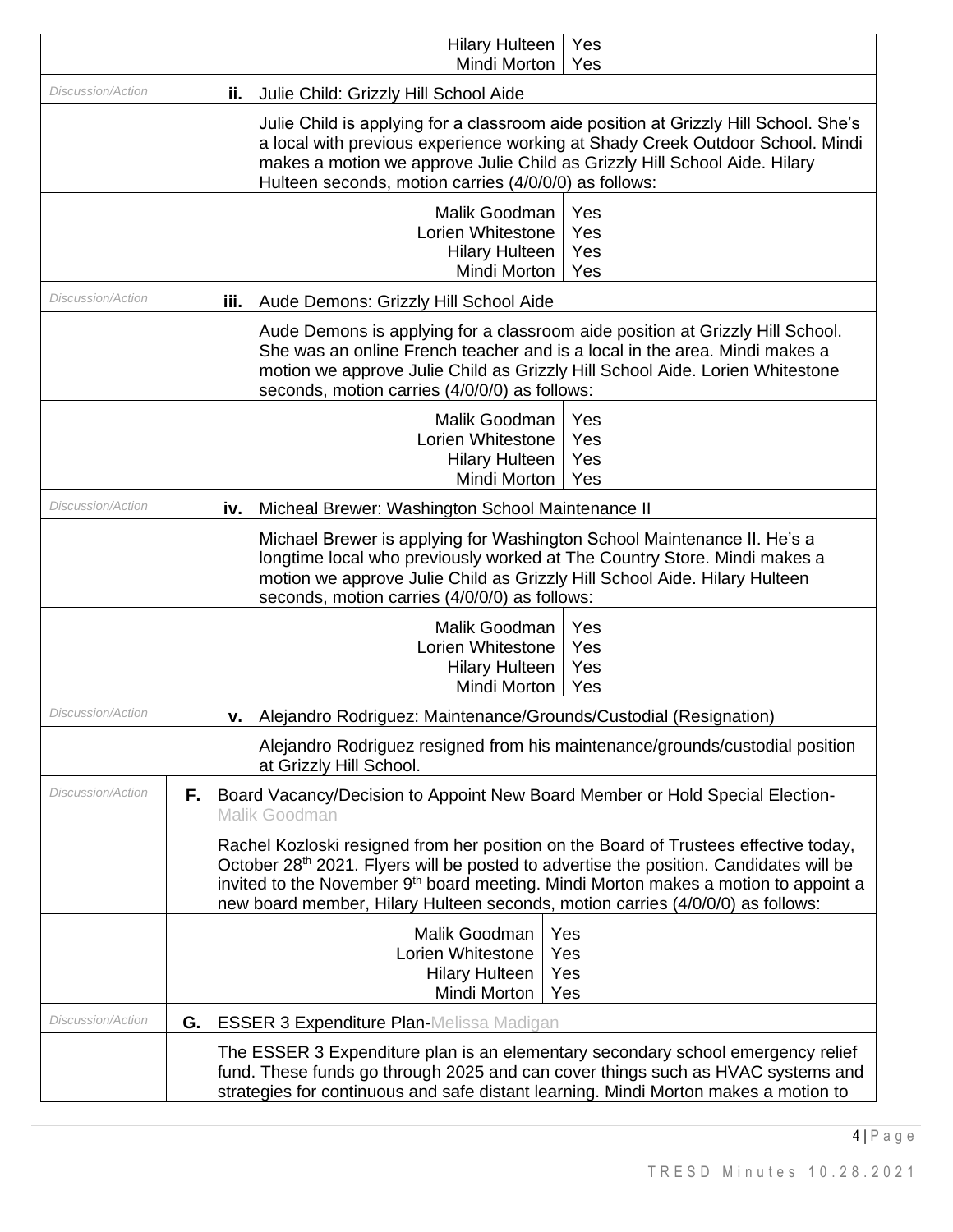|                   |     |                            | approve the ESSER 3 Expenditure Plan. Lorien Whitestone seconds, motion carries<br>(4/0/0/0) as follows:                                                                                                                                                                                                                                                                                                                                                                                                                       |  |  |  |
|-------------------|-----|----------------------------|--------------------------------------------------------------------------------------------------------------------------------------------------------------------------------------------------------------------------------------------------------------------------------------------------------------------------------------------------------------------------------------------------------------------------------------------------------------------------------------------------------------------------------|--|--|--|
|                   |     |                            | Malik Goodman<br>Yes<br>Lorien Whitestone<br>Yes<br><b>Hilary Hulteen</b><br>Yes<br>Mindi Morton<br>Yes                                                                                                                                                                                                                                                                                                                                                                                                                        |  |  |  |
|                   |     | Н.                         | <b>OWENS Financial Report- Peter Ketchand/Melissa Madigan</b>                                                                                                                                                                                                                                                                                                                                                                                                                                                                  |  |  |  |
|                   |     |                            | The specific bond that the board was concerned about was a temporary, three month<br>bond not meant to stay in the portfolio. Peter Ketchand with OWENS will be here for<br>next month's agenda to discuss a financial ladder situation and a theoretical return.                                                                                                                                                                                                                                                              |  |  |  |
| Discussion/Action |     | I.                         | Williams Quarterly Report (1 <sup>st</sup> Quarter, July-September)-                                                                                                                                                                                                                                                                                                                                                                                                                                                           |  |  |  |
|                   |     |                            | Mindi Morton makes a motion we accept the Williams Quarterly Report (1 <sup>st</sup> Quarter<br>July-September). Hilary Hulteen seconds, motion carries (4/0/0/0) as follows:                                                                                                                                                                                                                                                                                                                                                  |  |  |  |
|                   |     |                            | Malik Goodman<br>Yes<br>Lorien Whitestone<br>Yes<br><b>Hilary Hulteen</b><br>Yes<br>Mindi Morton<br>Yes                                                                                                                                                                                                                                                                                                                                                                                                                        |  |  |  |
|                   |     | J.                         | <b>COVID Testing Protocol Approval from NCDPH-</b> Melissa Madigan                                                                                                                                                                                                                                                                                                                                                                                                                                                             |  |  |  |
|                   |     |                            | Melissa Madigan attended her supterintendent/council meeting today. COVID-19<br>mandates continue to change. When the mandates are published and possible<br>exemptions come out, she will present these updates to parents. Twin Ridges<br>Elementary School District will follow state mandates as they occur. This last Monday<br>there was a statewide walkout for individuals opposing the state mandates. Our<br>school attendance did not suffer. November 15 <sup>th</sup> is the next walkout date that's<br>planned. |  |  |  |
|                   |     | K. I                       | <b>LCAP Update-</b> Melissa Madigan                                                                                                                                                                                                                                                                                                                                                                                                                                                                                            |  |  |  |
|                   |     |                            | Melissa Madigan will be meeting to discuss further LCAP Updates. More information<br>will be presented after this meeting occurs at the November 9 <sup>th</sup> board meeting.                                                                                                                                                                                                                                                                                                                                                |  |  |  |
|                   |     | L.                         | <b>CSEA Update-</b> Val Beberg                                                                                                                                                                                                                                                                                                                                                                                                                                                                                                 |  |  |  |
|                   |     |                            | A meeting is planned for when Val Beberg gets back from vacation.                                                                                                                                                                                                                                                                                                                                                                                                                                                              |  |  |  |
|                   |     | Μ.                         | <b>TRTA Update- Tiffany Caughey</b>                                                                                                                                                                                                                                                                                                                                                                                                                                                                                            |  |  |  |
|                   |     |                            | Negotiations are still happening.                                                                                                                                                                                                                                                                                                                                                                                                                                                                                              |  |  |  |
|                   | 10. |                            | <b>PUBLIC COMMENT ON CLOSED SESSION ITEMS-Malik Goodman</b>                                                                                                                                                                                                                                                                                                                                                                                                                                                                    |  |  |  |
|                   |     |                            |                                                                                                                                                                                                                                                                                                                                                                                                                                                                                                                                |  |  |  |
|                   | 11. |                            | <b>CLOSED SESSION at 6:18pm</b>                                                                                                                                                                                                                                                                                                                                                                                                                                                                                                |  |  |  |
|                   |     | Α.                         | Public Employee Discipline/Dismissal/Release (Government Code § 54957 (b))                                                                                                                                                                                                                                                                                                                                                                                                                                                     |  |  |  |
|                   | 12. |                            | RECESS/RECONVENE-Report Out on Closed Session-Malik Goodman                                                                                                                                                                                                                                                                                                                                                                                                                                                                    |  |  |  |
|                   |     | Α.                         | Reportable Action Taken Regarding Public Employee Discipline/Dismissal/Release                                                                                                                                                                                                                                                                                                                                                                                                                                                 |  |  |  |
|                   |     |                            | No action taken.                                                                                                                                                                                                                                                                                                                                                                                                                                                                                                               |  |  |  |
|                   | 13. |                            | <b>FUTURE AGENDA ITEMS DISCISSION</b>                                                                                                                                                                                                                                                                                                                                                                                                                                                                                          |  |  |  |
|                   | 14. |                            | <b>UPCOMING MEETINGS: November 9th, 2021</b>                                                                                                                                                                                                                                                                                                                                                                                                                                                                                   |  |  |  |
|                   | 15. | <b>ADJOURNMENT: 6:50pm</b> |                                                                                                                                                                                                                                                                                                                                                                                                                                                                                                                                |  |  |  |

5 | P a g e